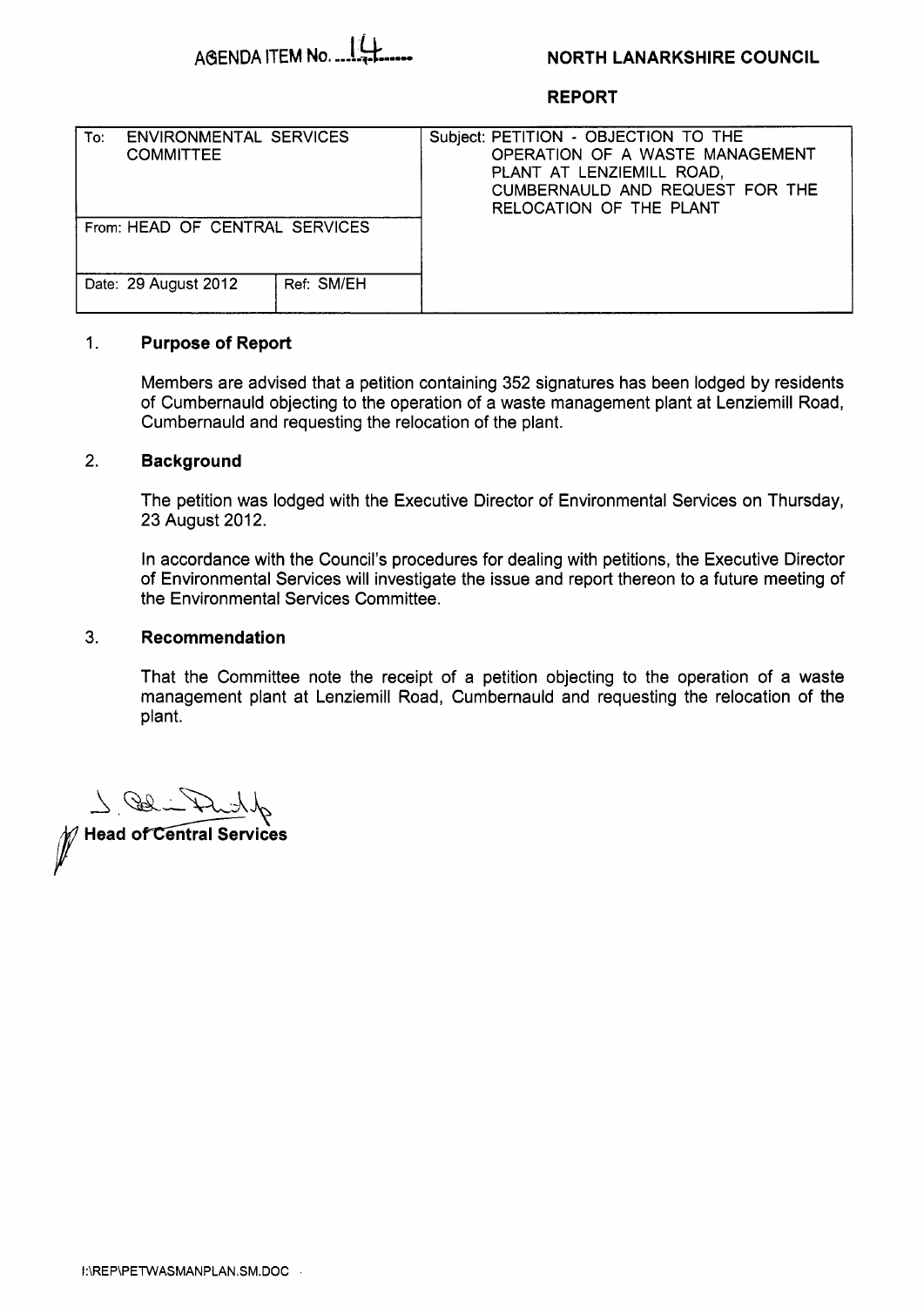# **NORTH LANARKSHIRE COUNCIL**

## **REPORT**

| To:   | <b>ENVIRONMENTAL SERVICES</b><br><b>COMMITTEE</b> |              | Subject: PETITION OBJECTION TO WASTE<br>MANAGEMENT PLANT AT LENZIEMILL<br>ROAD CUMBERNAULD AND REQUEST FOR<br><b>RELOCATION OF PLANT</b> |
|-------|---------------------------------------------------|--------------|------------------------------------------------------------------------------------------------------------------------------------------|
| From: | HEAD OF PROTECTIVE SERVICES                       |              |                                                                                                                                          |
| Date: | 30 October 2012                                   | Ref: CM/AMcP |                                                                                                                                          |

#### **1. Purpose of Report**

1.1 The report outlines the response to the petition received by the Council concerning the waste management plant located at Lenziemill Road, Cumbernauld, which is the subject of a separate report to this Environmental Services Committee meeting.

#### **2. Background**

- 2.1 The waste management plant which is subject of the petition is located within Lenziemill Road, Cumbernauld and is operated by Dow Waste Management.
- 2.2 The site has planning permission to operate as a Waste Management Facility with permission N/05/00678/FUL having been granted by the Planning Committee on 8<sup>th</sup> June 2005.
- 2.3 Similarly the site also has the appropriate Waste Management Licence as issued by the Scottish Environment Protection Agency (SEPA) and the conditions of this licence would be enforced by Officers from SEPA.
- 2.4 The concerns raised in the petition relate to the odour from the plant, the visual impact of large piles of waste and the problem of flies and birds in the area which, it is alleged, is as a result of the open storage of the waste.

#### **3. Proposals** / **Considerations**

- 3.1 The Planning Service is aware of the concerns raised by local residents, particularly regarding the visual impact of the site and the sorting of waste in the open, and is in a continuing dialogue with Dow Waste Management on these matters. The complaints received from the local residents all relate to the open storage of the waste and consequently the focus of these recent discussions has been to see what additional measures could be taken on site to address the visual impacts and what alternatives there are to the initial sorting of waste in the open.
- 3.2 In response to these particular concerns, Dow Waste Management is proposing additional screening measures and the construction of a new building. Consideration is also being given to alterations to the means of access to the site which may mean that internal site traffic would not circulate between the building and the rail line as it does at present (further discussions on this matter are required with the Council's Traffic & Transportation Section).
- 3.3 It is anticipated that the Council shall shortly be in receipt of a planning application covering the construction of the new building and additional screening measures. Although the proposals appear to be acceptable in planning terms they need to be properly assessed through consideration of a planning application. The measures being undertaken will also